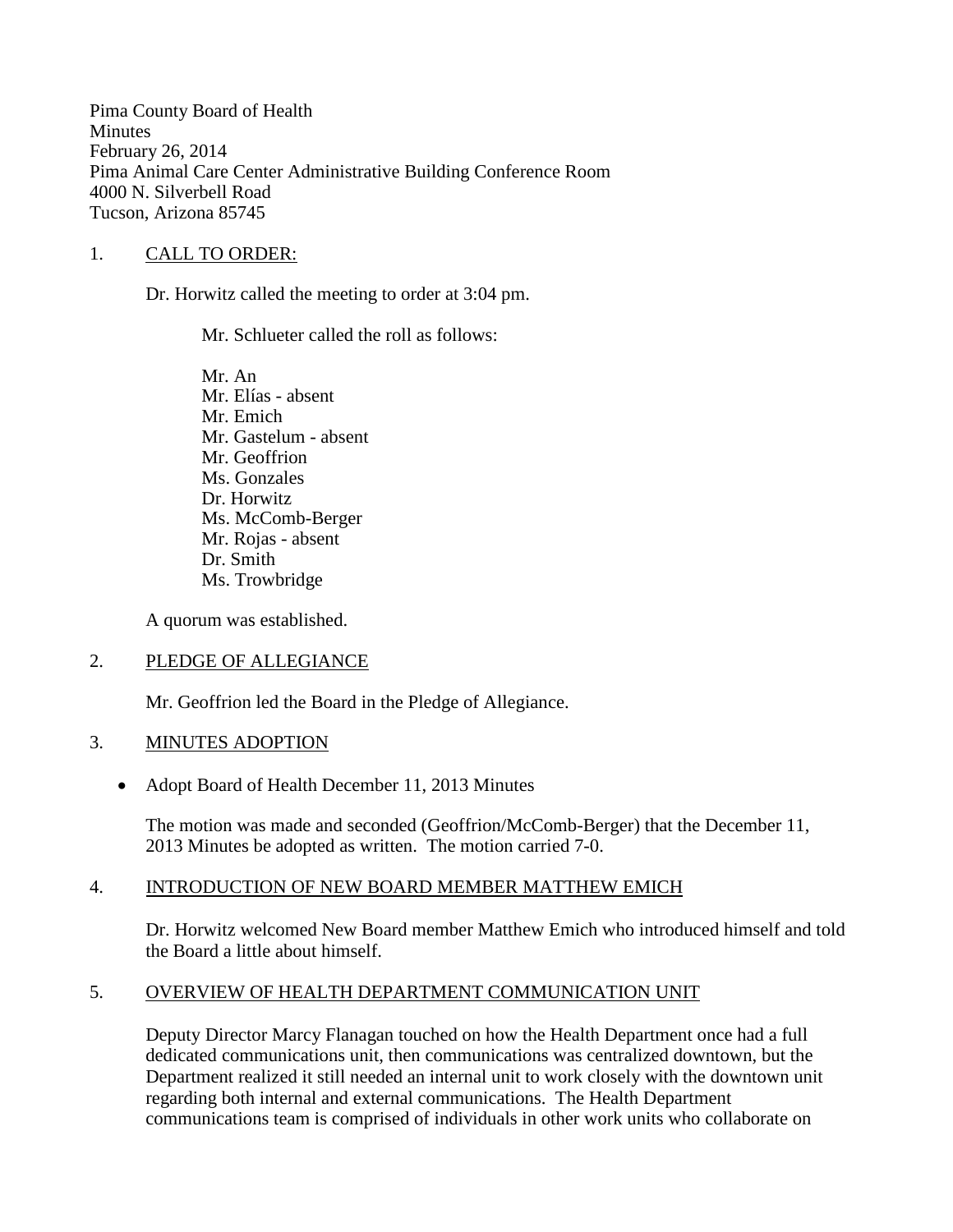communications issues in addition to other duties. The team currently includes Program Manager Julia Flannery, Program Coordinator Aaron Pacheco and Special Staff Assistant Spencer Graves who collectively utilized the attached presentation to explain their functions to the Board. The team is responsible for assuring the delivery of timely, accurate and professional public health information to employees and residents, leading to a well-informed and healthy Pima County. Their responsibilities include internal and external communications; collateral material development / graphic design; crisis and risk communication; digital media communication; event planning and coordination; and media relations. Communication team highlights include establishing: the Department's weekly enewsletter which keeps staff informed on current Department issues; a shared Department event calendar; and the HDcommunicate e-mail, which is a single e-mail address that connects to all members of the communications team. The Department is on the web, Twitter and Facebook, and the communications team manages these digital mediums.

## 6. REVIEW OF HEALTH DEPARTMENT STRATEGIC PLAN

Ms. Flanagan prefaced this item by saying the Strategic Plan process started approximately two years ago under our previous Director. The process was initially started with no dedicated staff until Program Manager - Senior Alan Bergen was brought on board to work on the Strategic Plan and accreditation process. Recently Health Department senior leadership endorsed the current Strategic Plan which will guide the Department over the next five years (2014-2019). The Plan has four goals: Goal 1, Facilitate access to care for all Pima County residents; Goal 2, Promote a safe, healthy, and prepared Pima County; Goal 3, Stimulate collaboration across Pima County on issues of community health, safety, and well-being; and Goal 4, Reinforce a public health workforce that is prepared and knowledgeable. The attached handouts which outline the goals, objectives, strategies and tactics the Strategic Plan consists of were provided.

Ms. Flanagan requested the Board consider endorsing the Strategic Plan as presented. The motion was made and seconded (Horwitz/Gonzales) that the Board endorse the Strategic Plan as presented. The motion carried 8-0.

# 7. HEALTH DEPARTMENT FISCAL YEAR 2014/15 BUDGET OVERVIEW

Health Department Business Manager Garrett Hancock utilized the attached PowerPoint presentation to brief the Board on this item. The Health Department budget is divided into three areas: health main, health grants and Pima Animal Care Center (PACC). Health main and PACC are funded by program generated revenues and by the County General Fund. The Fiscal Year 13-14 (current) budget spending authorities are: health main \$13,868,390, health grants \$8,142,188 and PACC \$7,489,109. Finance's projected Fiscal Year (FY) 14-15 Health Department budget includes the following spending authorities: health main \$14,496,681, health grants \$8,521,121 and PACC \$8,069,414. The health main General Fund subsidy for FY 14-15 is approximately half a million larger that for FY13-14. The overall totals are \$29,499,687 for FY13-14 and \$31,087,216 for FY14-15. Mr. Hancock discussed that Finance looks at the current budget then makes adjustments for known differences, for example approved raises, to come up with the expenditure authority for the next fiscal year. His